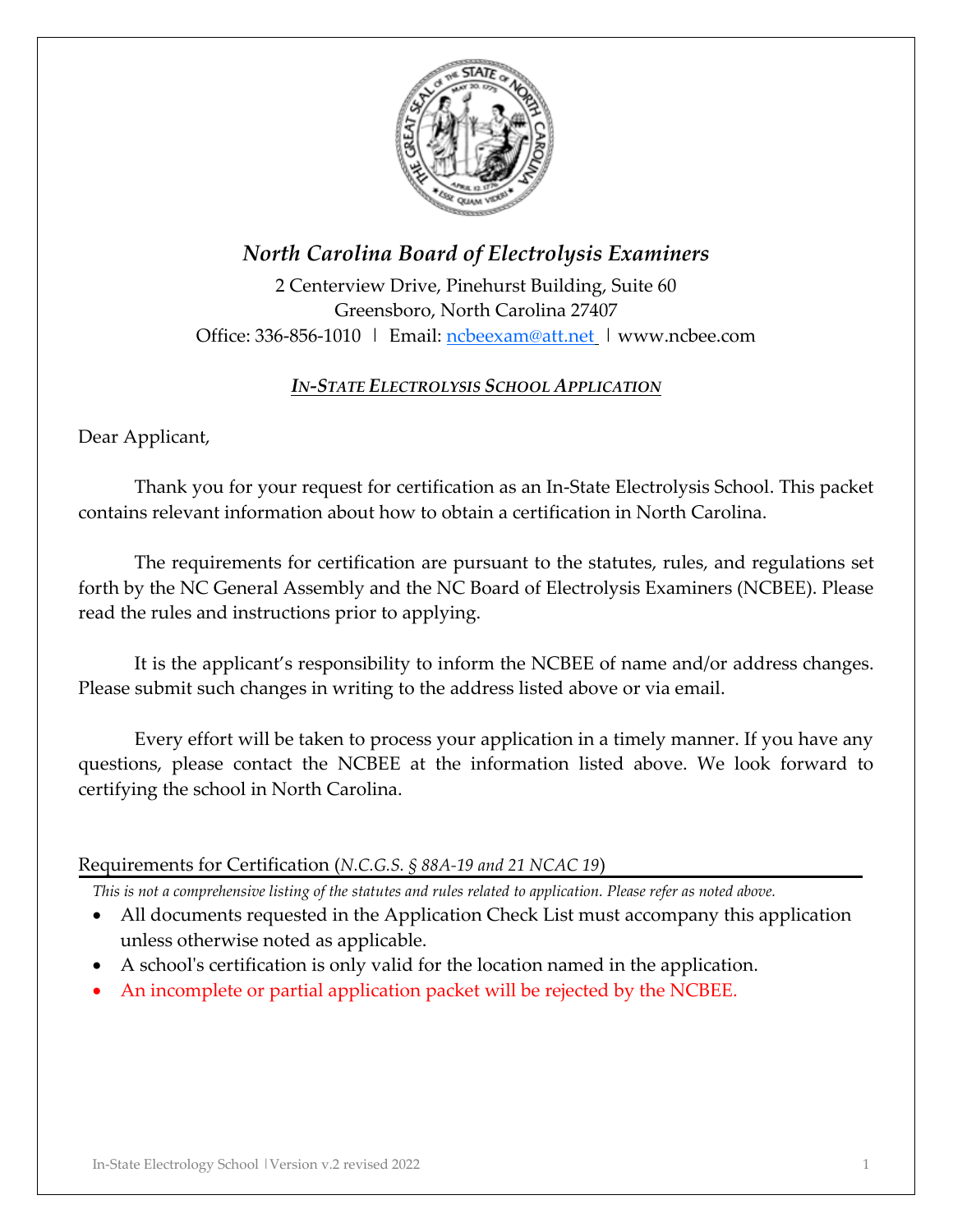# Application Check List

- $\checkmark$  Detailed projected floor plan of the institutional area demonstrating adequate school facilities to accommodate students
- $\checkmark$  Detailed list of equipment to be used by the students in the practical course of study (see Section 3)
- $\checkmark$  Copy of planned Electrology curriculum consisting of 600 clock hours of instruction in theory and clinical practice as prescribed by *21 NCAC 19. 0601*
- $\checkmark$  Certified copy of school manual of instruction
- $\checkmark$  Names and qualifications of each instructor & documentation of teaching experience and/or teaching preparation courses (see Section 5)
- ✓ Copy of Student contract and student obligation
- $\checkmark$  Statement of the School's overall objectives (see Section 6)
- $\checkmark$  Copy of provision/program to guarantee refund of student tuition in the event the school ceases to operate, if applicable (see Section 6).
- $\checkmark$  List of library resources including textbooks and audio visual aids (see Section 4)
- $\checkmark$  Copy of school brochures including advertising/promotional materials.
- $\checkmark$  Copy of lease/agreement for living accommodations; if applicable (see Section 6).
- ✓ Check or money order for **non-refundable** application fee in the amount of **\$250.00** made payable to: **North Carolina Board of Electrolysis Examiners**.

#### Fees (as defined by 21 NCAC 19 .0201**)**

| Application for Certification as an Electrology School | \$250.00 |
|--------------------------------------------------------|----------|
| Renewal of Certification as an Electrology School      | \$150.00 |

### Instructions for Completing PDF form

- The application is an interactive PDF. This means you can click directly onto a field and enter the required information. If you hover over the field with your cursor, a detail of the required information will be displayed.
- Please enter all information and SAVE the PDF file to your computer. There are two options for submitting the form:
	- o print the saved document, notarize, and send a scanned copy to the NCBEE email : [ncbeexam@att.net](mailto:ncbeexam@att.net)
	- o or, print the saved document, notarize, and mail to the NCBEE at: 2 Centerview Drive, Pinehurst Building, Suite 60 Greensboro, North Carolina 27407
- Please note you may need to install the latest version of Adobe Reader XI® to save your completed application in PDF format. Free download click: **[Adobe Reader XI Link](http://www.adobe.com/products/reader.html)**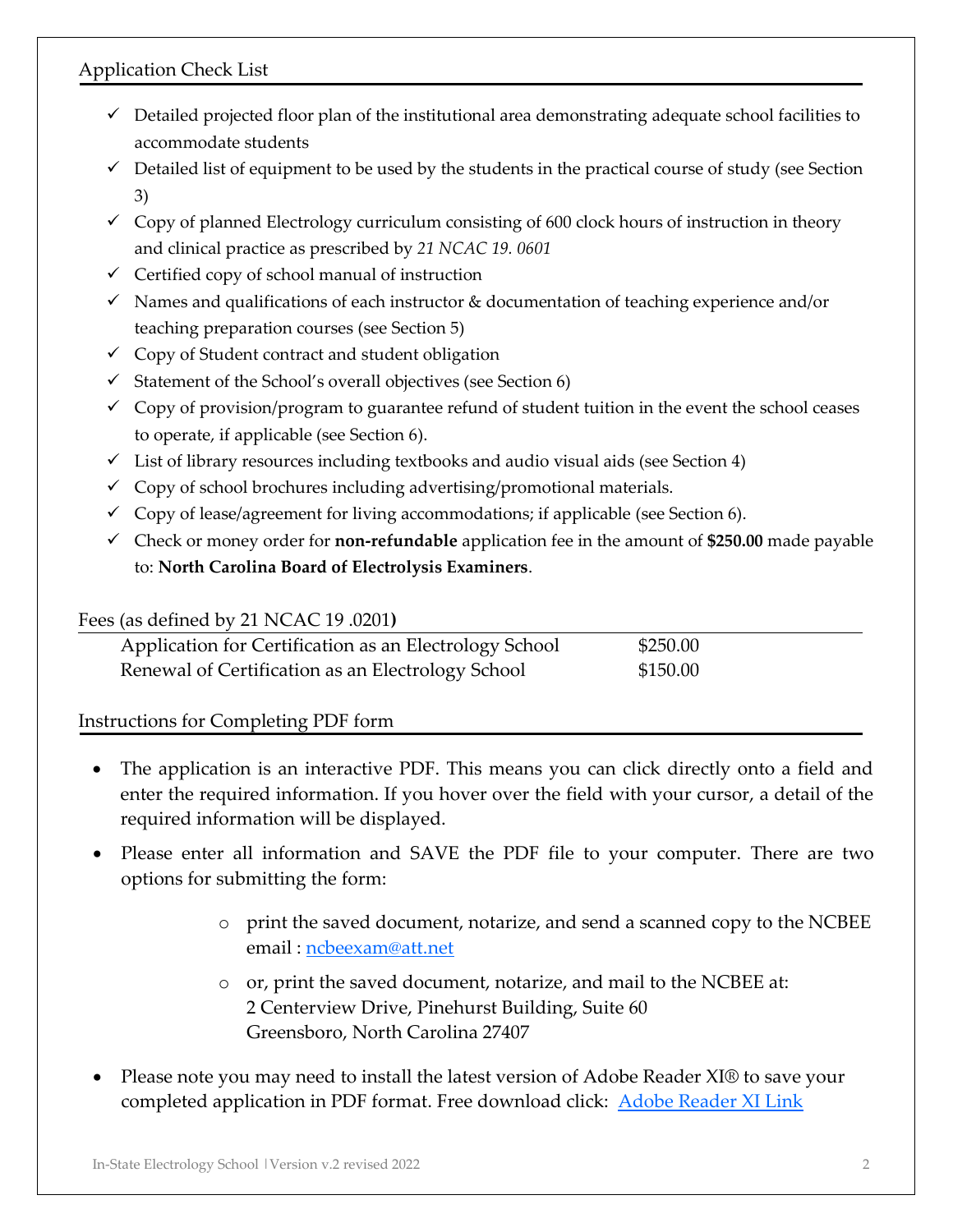

# *North Carolina Board of Electrolysis Examiners*

2 Centerview Drive, Pinehurst Building, Suite 60 Greensboro, North Carolina 27407 Office: 336-856-1010 | Email: [ncbeexam@att.net](mailto:ncbeexam@att.net) | www.ncbee.com

# **IN-STATE ELECTROLYSIS SCHOOL APPLICATION**

| <b>SECTION 1 - School Information</b>                                               |                                       |            |                  |
|-------------------------------------------------------------------------------------|---------------------------------------|------------|------------------|
| Date:<br>the control of the control of the control of the control of the control of |                                       |            |                  |
|                                                                                     |                                       |            |                  |
|                                                                                     |                                       |            |                  |
| City/State/Zip:                                                                     |                                       |            |                  |
|                                                                                     | Year School Founded: ________________ |            |                  |
|                                                                                     |                                       |            |                  |
|                                                                                     |                                       |            |                  |
| Website:                                                                            |                                       |            |                  |
|                                                                                     |                                       |            |                  |
|                                                                                     |                                       |            |                  |
| (if different than above school address)                                            |                                       |            |                  |
|                                                                                     |                                       |            |                  |
|                                                                                     |                                       |            |                  |
| Is the school licensed or recognized by any other states?                           |                                       | $Yes \Box$ | NoL <sub>1</sub> |
| If so, list the states and provide name of Agency/Board                             |                                       |            |                  |
|                                                                                     |                                       |            |                  |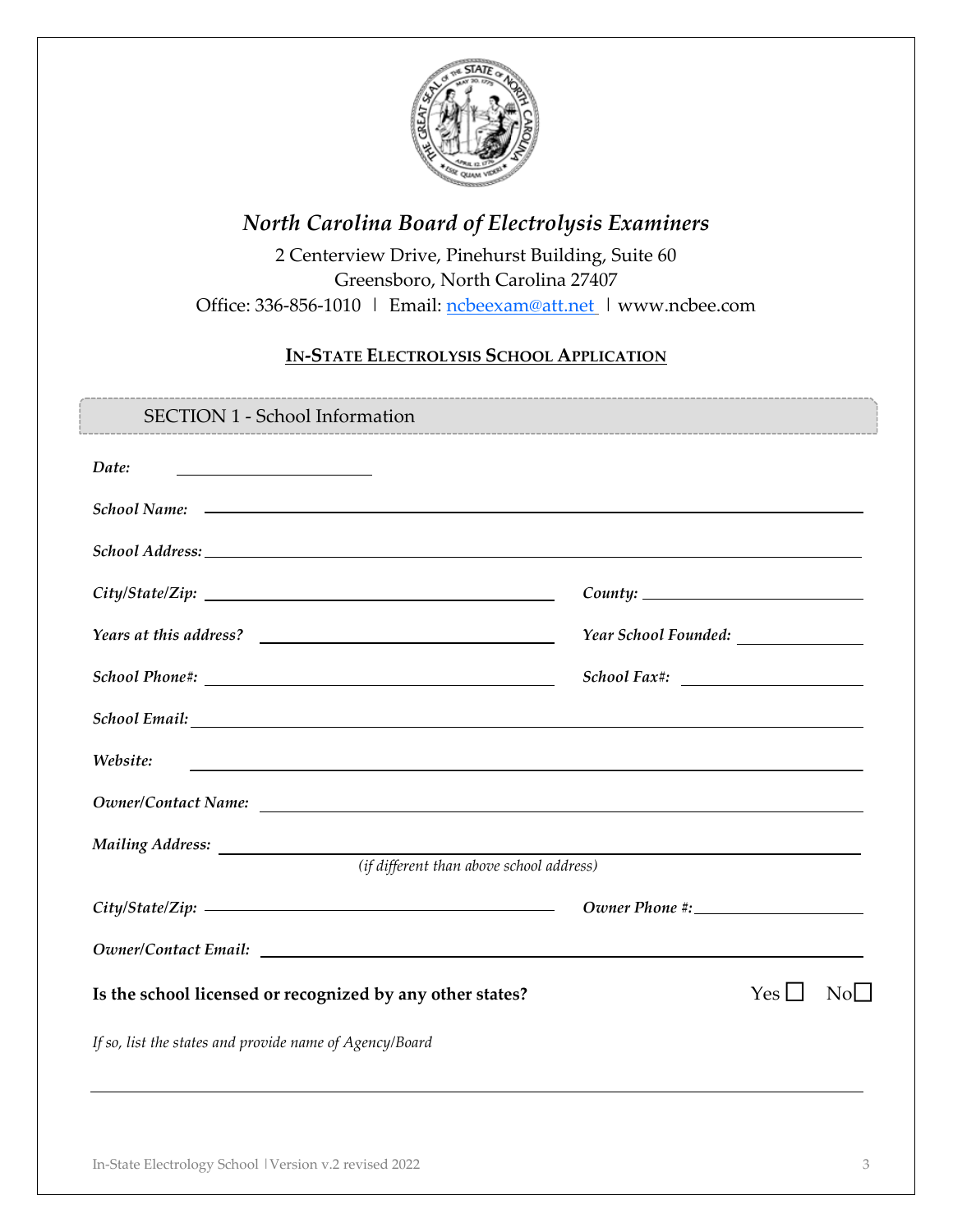| Has the school been involved in a government investigation or has any<br>legal action been taken against the school?<br>If so, provide details. |          | Yes $\Box$         | NoL <sup>1</sup>       |
|-------------------------------------------------------------------------------------------------------------------------------------------------|----------|--------------------|------------------------|
| Has a government or regulatory agency ever suspended or revoked<br>the school's license?<br>If so, provide details.                             |          | $Yes \Box$         | $\overline{\text{No}}$ |
| SECTION 2 – Other School Information (as applicable)                                                                                            |          |                    |                        |
| Previous School Address:<br>$\overline{(if applicable)}$                                                                                        |          |                    |                        |
|                                                                                                                                                 |          |                    |                        |
|                                                                                                                                                 |          |                    |                        |
| Do you own or operate an Electrology school in another state other than above?                                                                  |          | Yes                | NoL                    |
|                                                                                                                                                 |          |                    |                        |
|                                                                                                                                                 |          |                    |                        |
| City/State/Zip:                                                                                                                                 | Country: |                    |                        |
|                                                                                                                                                 |          |                    |                        |
| Is the Out-of-State School licensed by the state in which it is located?<br>If so, provide the name of Agency/Board                             |          | $Yes \Box$         | $\rm{No}$              |
| List any other states that recognize the school                                                                                                 |          |                    |                        |
| Has the school been involved in a government investigation or has any<br>legal action been taken against the school?<br>If so, provide details. |          | $Yes \Box No \Box$ |                        |
| In-State Electrology School   Version v.2 revised 2022                                                                                          |          |                    |                        |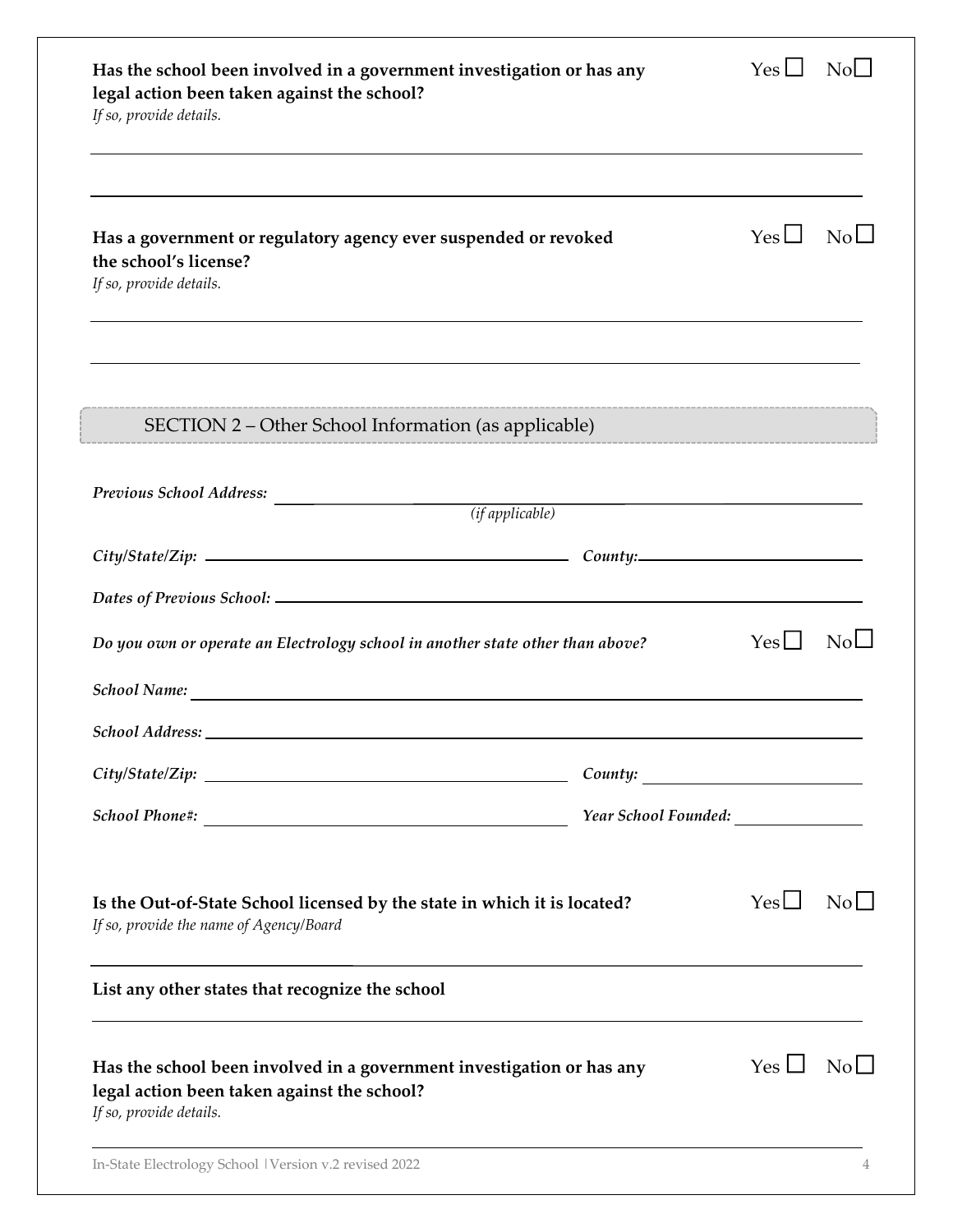*If so, provide details.* 

### SECTION 3 – School Equipment

*Note: Add additional pages with the same information as needed. Please label additional pages with Section#3.* 

| <b>Type</b> | Manufacturer | Describe use | Year      | Date of Last<br>Maintenance |
|-------------|--------------|--------------|-----------|-----------------------------|
|             |              |              | Purchased |                             |
|             |              |              |           |                             |
|             |              |              |           |                             |
|             |              |              |           |                             |
|             |              |              |           |                             |
|             |              |              |           |                             |
|             |              |              |           |                             |
|             |              |              |           |                             |
|             |              |              |           |                             |

#### SECTION 4 – Library Resources

*Note: Add additional pages with the same information as needed. Please label additional pages with Section#4.* 

| <b>RESOURCE</b><br><b>TYPE</b> | <b>TITLE</b> | <b>AUTHOR(S)</b> | <b>PUBLICATION</b><br><b>YEAR</b> | <b>PUBLISHER</b> |
|--------------------------------|--------------|------------------|-----------------------------------|------------------|
|                                |              |                  |                                   |                  |
|                                |              |                  |                                   |                  |
|                                |              |                  |                                   |                  |
|                                |              |                  |                                   |                  |
|                                |              |                  |                                   |                  |
|                                |              |                  |                                   |                  |
|                                |              |                  |                                   |                  |
|                                |              |                  |                                   |                  |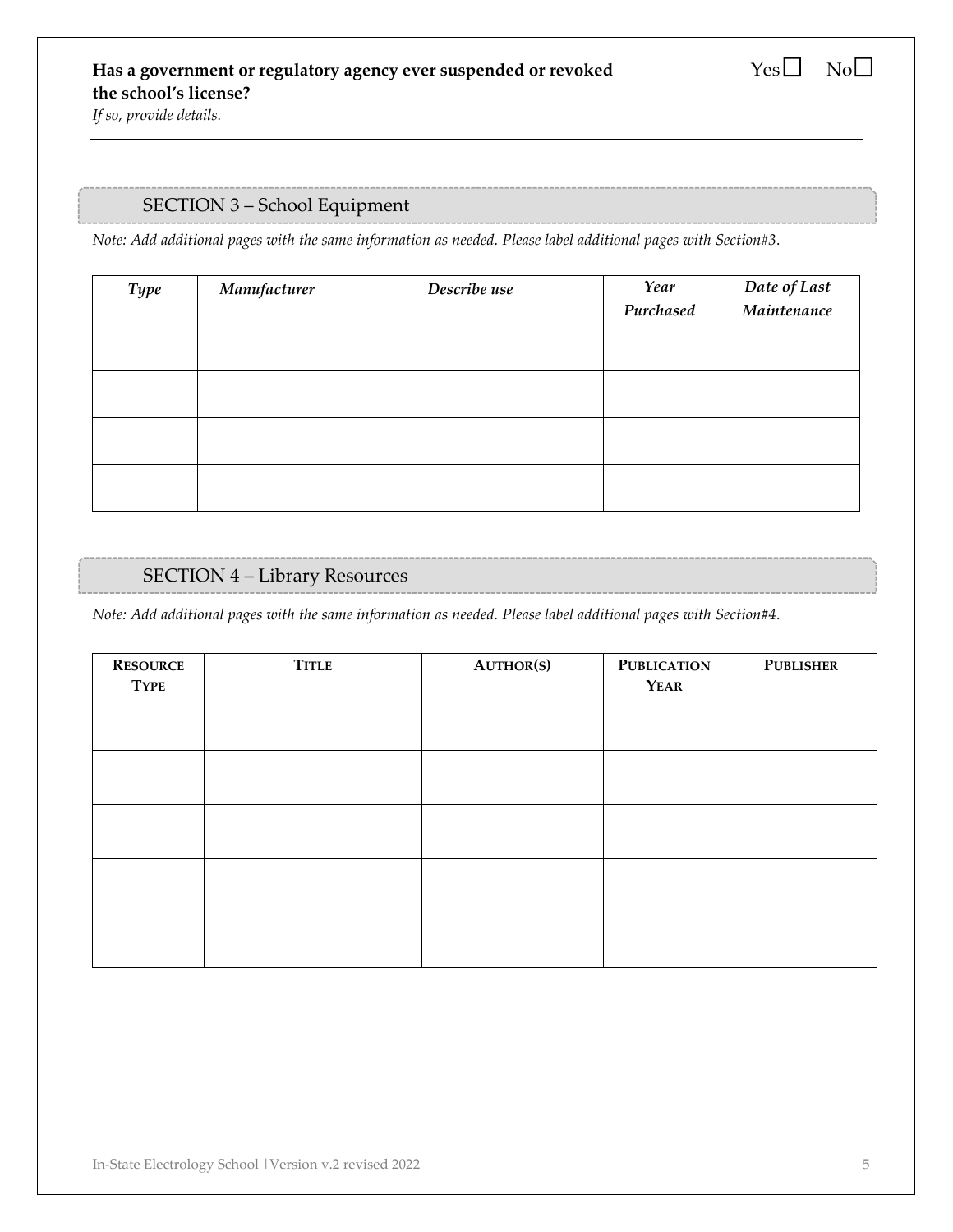# SECTION 5 – Instructor(s) Information

*Note: Add additional pages with the same information as needed. Please label additional pages with Section#5. \*Attach copies of Instructors' resumes containing contact information and instructor preparatory courses. \*\*Licensing Authority: Name of State Agency, State Board, Educational authority or other authority granting licenses.*

| <b>INSTRUCTOR NAME*</b>                                                                                                                            | <b>STATE OF</b><br><b>LICENSE</b> | LICENSE# | LICENSING AUTHORITY** |
|----------------------------------------------------------------------------------------------------------------------------------------------------|-----------------------------------|----------|-----------------------|
|                                                                                                                                                    |                                   |          |                       |
|                                                                                                                                                    |                                   |          |                       |
|                                                                                                                                                    |                                   |          |                       |
|                                                                                                                                                    |                                   |          |                       |
|                                                                                                                                                    |                                   |          |                       |
| SECTION 6 - Additional Information                                                                                                                 |                                   |          |                       |
| What is offered at graduation? (Diploma, Certification, etc.)                                                                                      |                                   |          |                       |
| Do you have any provisions or programs to guarantee refund of<br>student tuition in the even the school ceases to operate?<br>If YES, attach copy. |                                   |          | $Yes \mid \mid$<br>No |
| Does the school provide living accommodations for out of<br>area students? If YES, attach copy of lease/agreement.                                 |                                   |          | $Yes \Box No \Box$    |
| If YES, is accommodation with school owner or other?                                                                                               |                                   |          |                       |
| Define the Overall Objectives of the School                                                                                                        |                                   |          |                       |
|                                                                                                                                                    |                                   |          |                       |
|                                                                                                                                                    |                                   |          |                       |
|                                                                                                                                                    |                                   |          |                       |
|                                                                                                                                                    |                                   |          |                       |
|                                                                                                                                                    |                                   |          |                       |
|                                                                                                                                                    |                                   |          |                       |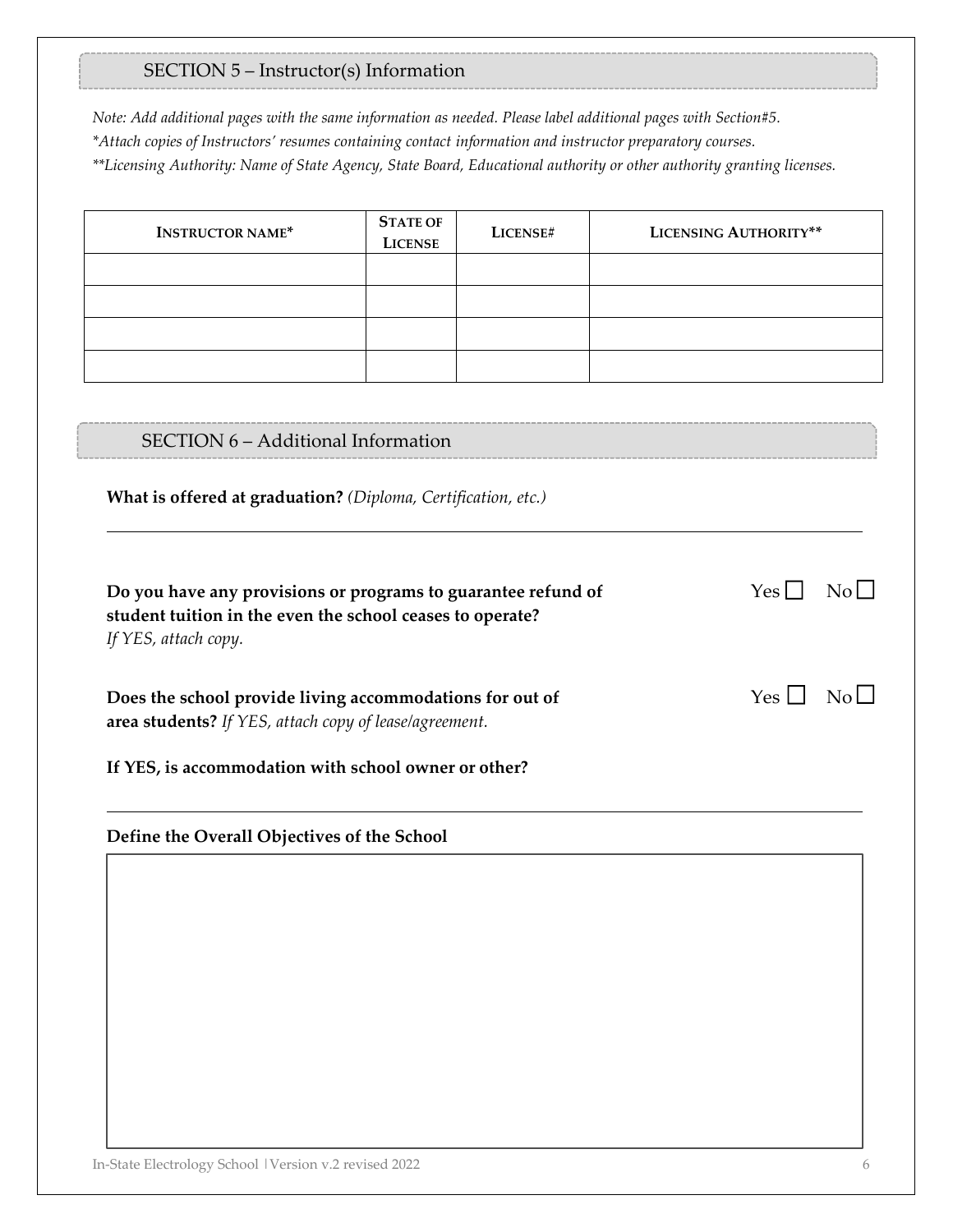# SECTION 7 – Verification of Applicant Information

I acknowledge that I have read the general information and instructions for all applicants and that I have answered all questions in compliance with these instructions and understand that the fee I submitted is neither refundable nor transferable.

I understand that I will not receive a copy of any reports or know their contents and I further understand that the contents of any investigative report will be privileged.

I authorize and request every person, governmental agency (local, state, federal), court, association, institution, or law enforcement agency having control of any documents, records and other information pertaining to me and/or this school to furnish to the North Carolina Board of Electrolysis Examiners any such information, including documents, records regarding charges or complaints filed against me, formal or informal, pending or closed, or any other pertinent data and to permit the North Carolina Board of Electrolysis Examiners or any of its agents or representatives to inspect and make copies of such documents, records, and other information in connection with this application and/or subsequent certification there under.

I hereby release, discharge, and exonerate the North Carolina Board of Electrolysis Examiners, its agents or representatives and any person, hospital, clinic, governmental agency (local, state, federal), court, association, institution, or law enforcement agency furnishing information, of any and all liability of every nature and kind arising out of investigation made by the North Carolina Board of Electrolysis Examiners.

I hereby make application to the North Carolina Board of Electrolysis Examiners for acceptance as an Electrology School. I do swear that the statements made on this application and any attached copies are true and correct. The school agrees to teach the Infection Control Standards as set by *21 NCAC 19 .0403-.0412*. The school agrees to prepare students for examination in both written and practical as set by the North Carolina Board of Electrolysis Examiners.

| Signature of Applicant in presence of Notary Public    |                                                   | Date                                                                |
|--------------------------------------------------------|---------------------------------------------------|---------------------------------------------------------------------|
|                                                        | STATE OF NORTH CAROLINA                           |                                                                     |
|                                                        |                                                   | County                                                              |
|                                                        | $I, \underline{\hspace{2cm}}$                     | Notary Public                                                       |
|                                                        | for said County and State, do hereby certify that |                                                                     |
| (Official Seal)                                        |                                                   | personally                                                          |
|                                                        |                                                   | appeared before me this day and acknowledged the due execution      |
|                                                        | of the foregoing instrument.                      |                                                                     |
|                                                        |                                                   | Witness my hand and official seal, this the ________________ day of |
|                                                        | $20$ $-$                                          |                                                                     |
|                                                        | Notary Public                                     |                                                                     |
|                                                        | My Commission Expires:                            |                                                                     |
| In-State Electrology School   Version v.2 revised 2022 |                                                   |                                                                     |